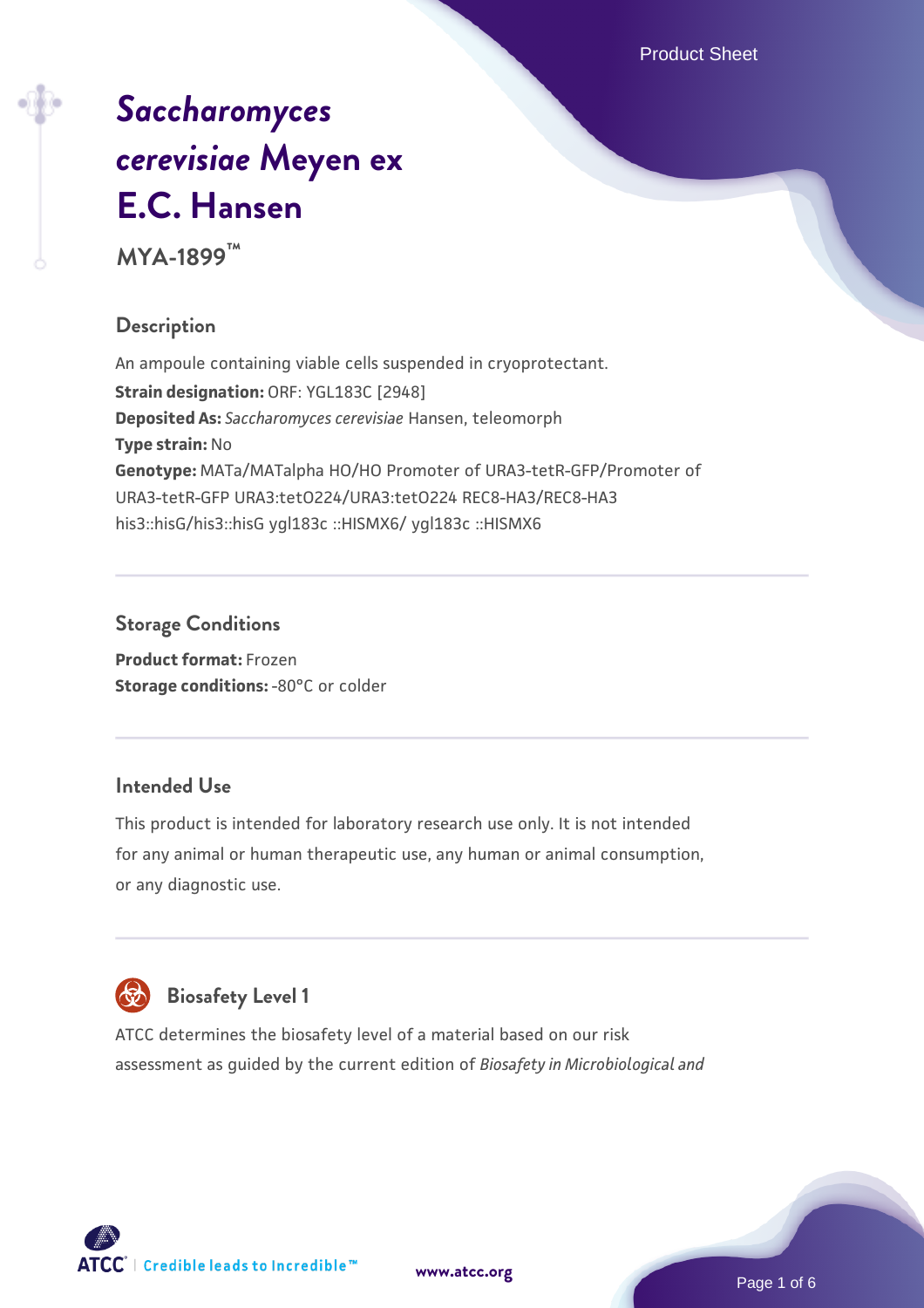## **[Saccharomyces cerevisiae](https://www.atcc.org/products/mya-1899)** [Meyen ex E.C. Hansen](https://www.atcc.org/products/mya-1899) **MYA-1899**

*Biomedical Laboratories (BMBL)*, U.S. Department of Health and Human Services. It is your responsibility to understand the hazards associated with the material per your organization's policies and procedures as well as any other applicable regulations as enforced by your local or national agencies.

ATCC highly recommends that appropriate personal protective equipment is always used when handling vials. For cultures that require storage in liquid nitrogen, it is important to note that some vials may leak when submersed in liquid nitrogen and will slowly fill with liquid nitrogen. Upon thawing, the conversion of the liquid nitrogen back to its gas phase may result in the vial exploding or blowing off its cap with dangerous force creating flying debris. Unless necessary, ATCC recommends that these cultures be stored in the vapor phase of liquid nitrogen rather than submersed in liquid nitrogen.

## **Certificate of Analysis**

For batch-specific test results, refer to the applicable certificate of analysis that can be found at www.atcc.org.

## **Growth Conditions Medium:**  [ATCC Medium 1245: YEPD](https://www.atcc.org/-/media/product-assets/documents/microbial-media-formulations/1/2/4/5/atcc-medium-1245.pdf?rev=705ca55d1b6f490a808a965d5c072196) **Temperature:** 25°C

## **Handling Procedures**

**Frozen ampoules** packed in dry ice should either be thawed immediately or

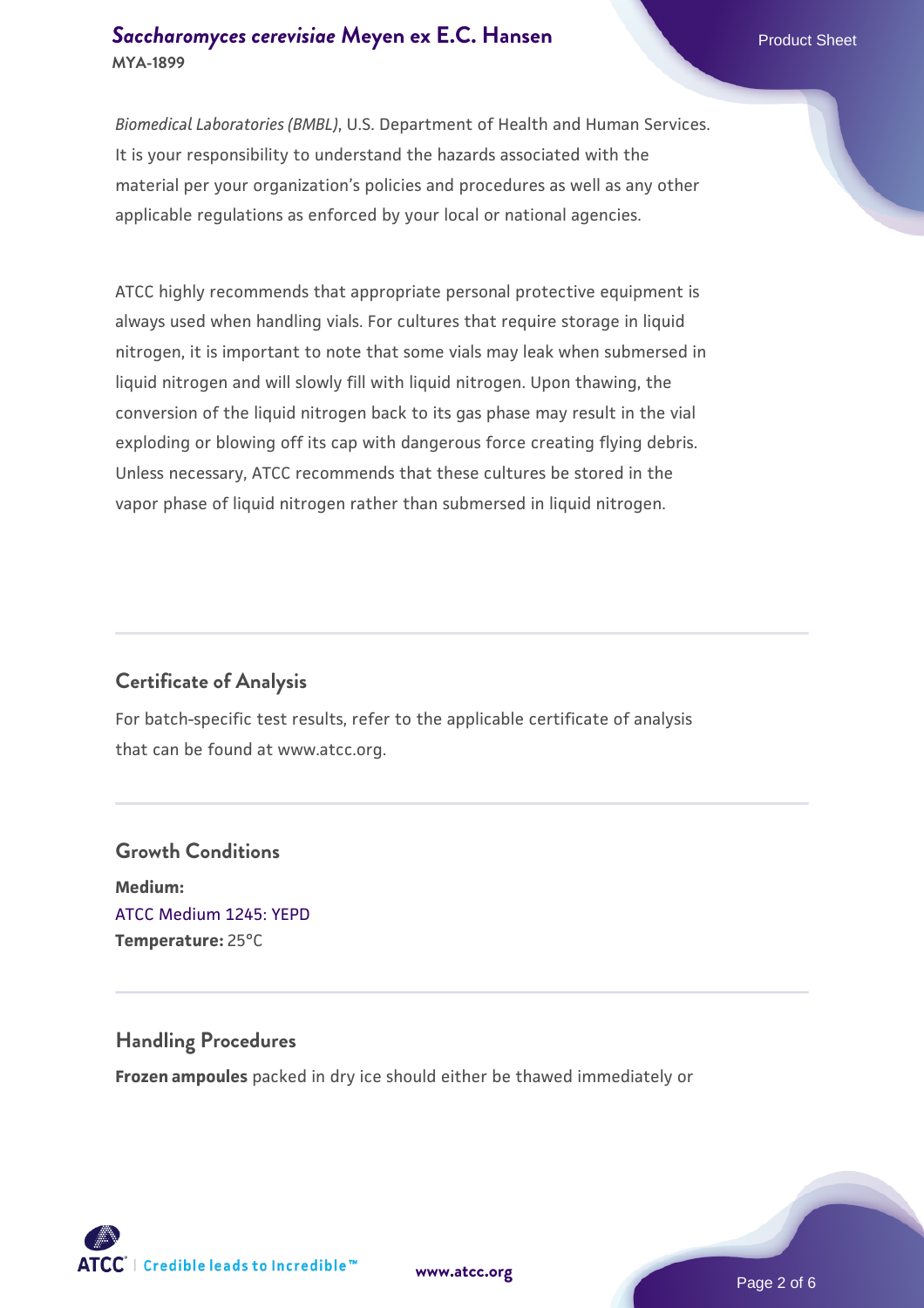## **[Saccharomyces cerevisiae](https://www.atcc.org/products/mya-1899)** [Meyen ex E.C. Hansen](https://www.atcc.org/products/mya-1899) **MYA-1899**

stored in liquid nitrogen. If liquid nitrogen storage facilities are not available, frozen ampoules may be stored at or below -70°C for approximately one week. **Do not under any circumstance store frozen ampoules at refrigerator freezer temperatures (generally -20°C)**. Storage of frozen material at this temperature will result in the death of the culture.

- 1. To thaw a frozen ampoule, place in a **25°C to 30°C** water bath, until just thawed **(approximately 5 minutes)**. Immerse the ampoule just sufficient to cover the frozen material. Do not agitate the ampoule.
- 2. Immediately after thawing, wipe down ampoule with 70% ethanol and aseptically transfer at least 50 µL (or 2-3 agar cubes) of the content onto a plate or broth with medium recommended.
- 3. Incubate the inoculum/strain at the temperature and conditions recommended.
- 4. Inspect for growth of the inoculum/strain regularly for up to 4 weeks. The time necessary for significant growth will vary from strain to strain.

#### **Notes**

Additional information on this culture is available on the ATCC web site at [www.atcc.org.](http://www.atcc.org/)

## **Material Citation**

If use of this material results in a scientific publication, please cite the material in the following manner: *Saccharomyces cerevisiae* Meyen ex E.C. Hansen (ATCC MYA-1899)

## **References**

References and other information relating to this material are available at www.atcc.org.

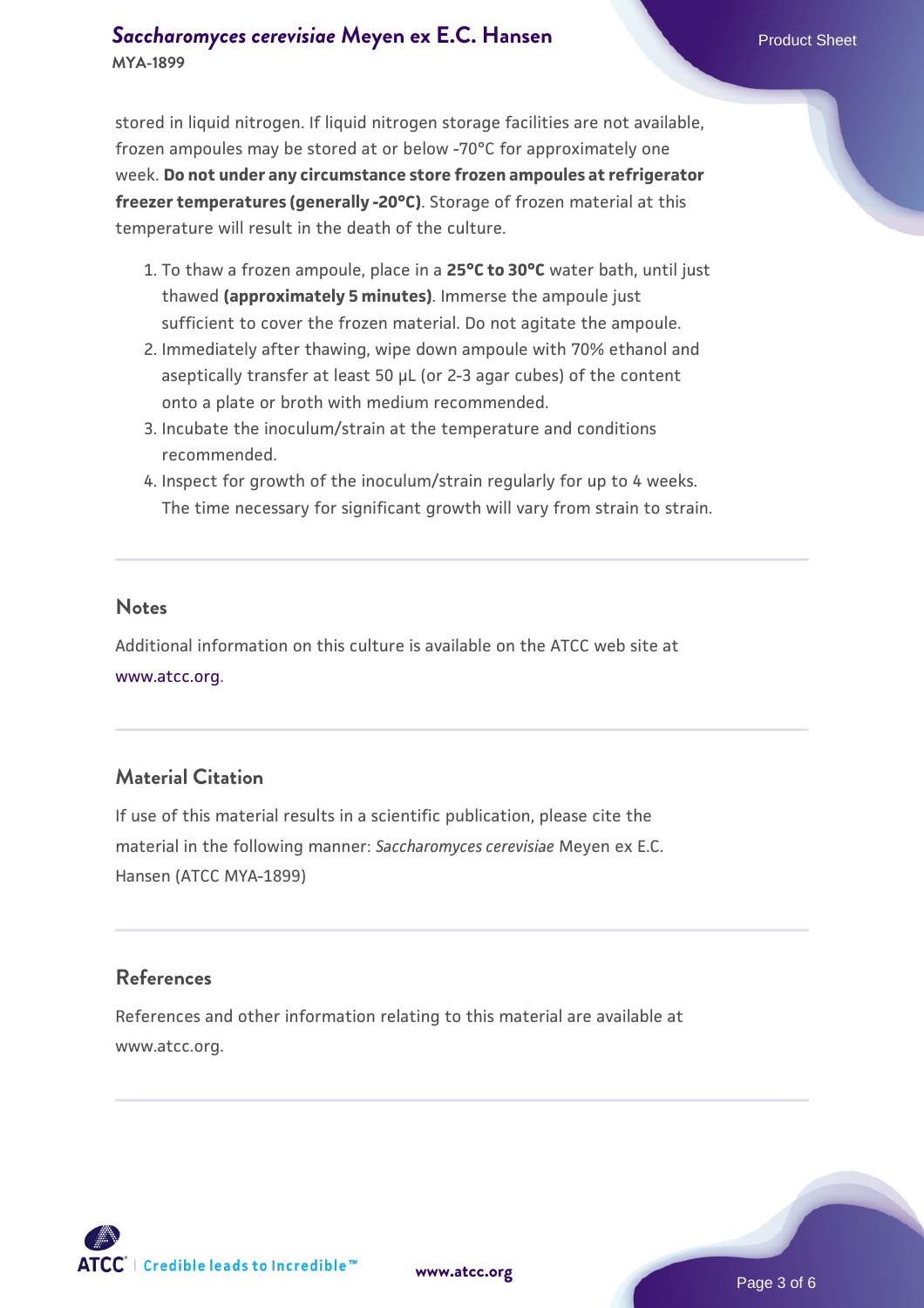## **Warranty**

The product is provided 'AS IS' and the viability of ATCC® products is warranted for 30 days from the date of shipment, provided that the customer has stored and handled the product according to the information included on the product information sheet, website, and Certificate of Analysis. For living cultures, ATCC lists the media formulation and reagents that have been found to be effective for the product. While other unspecified media and reagents may also produce satisfactory results, a change in the ATCC and/or depositor-recommended protocols may affect the recovery, growth, and/or function of the product. If an alternative medium formulation or reagent is used, the ATCC warranty for viability is no longer valid. Except as expressly set forth herein, no other warranties of any kind are provided, express or implied, including, but not limited to, any implied warranties of merchantability, fitness for a particular purpose, manufacture according to cGMP standards, typicality, safety, accuracy, and/or noninfringement.

#### **Disclaimers**

This product is intended for laboratory research use only. It is not intended for any animal or human therapeutic use, any human or animal consumption, or any diagnostic use. Any proposed commercial use is prohibited without a license from ATCC.

While ATCC uses reasonable efforts to include accurate and up-to-date information on this product sheet, ATCC makes no warranties or representations as to its accuracy. Citations from scientific literature and patents are provided for informational purposes only. ATCC does not warrant that such information has been confirmed to be accurate or complete and the customer bears the sole responsibility of confirming the accuracy and completeness of any such information.

This product is sent on the condition that the customer is responsible for and assumes all risk and responsibility in connection with the receipt, handling,



**[www.atcc.org](http://www.atcc.org)**

Page 4 of 6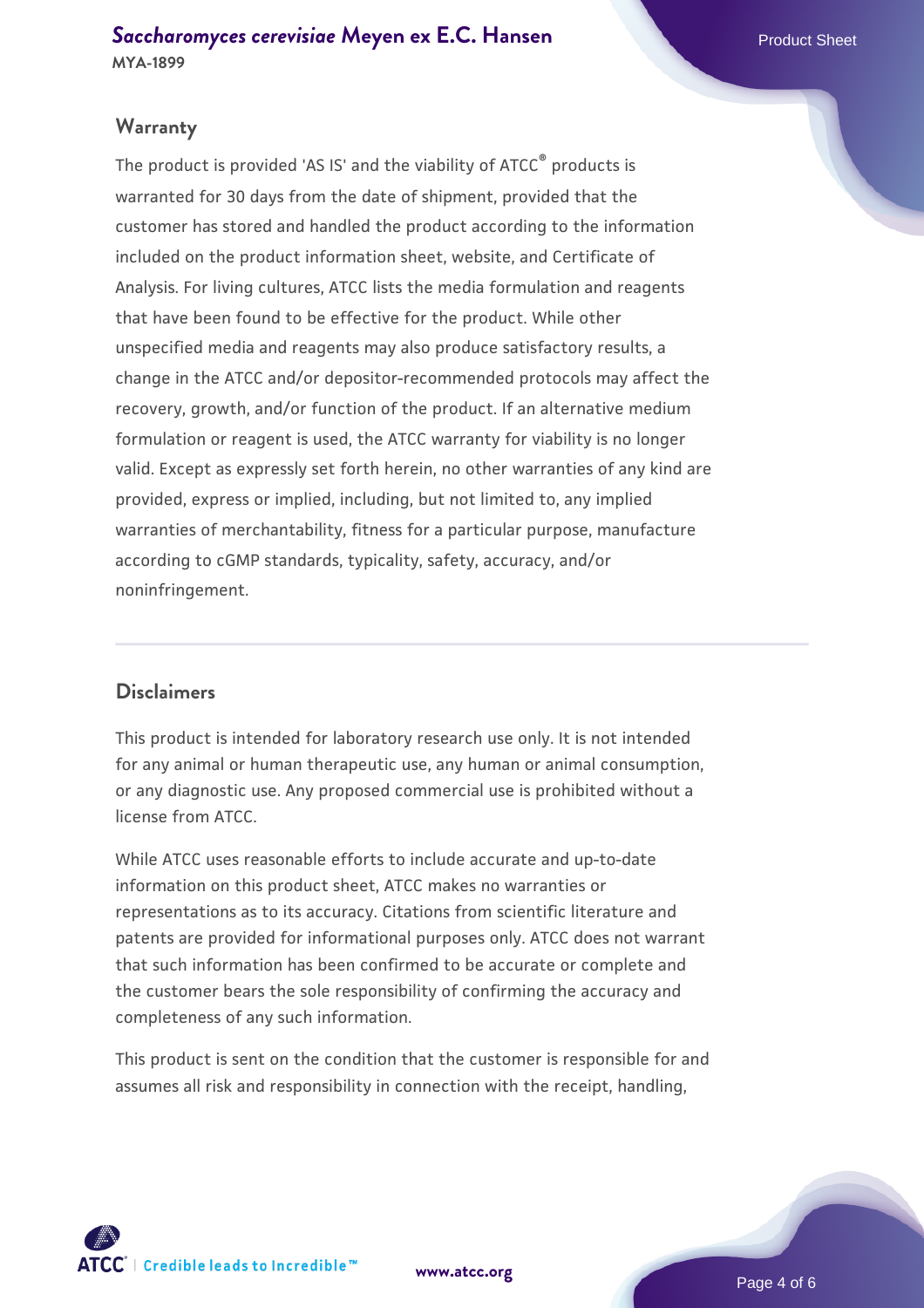storage, disposal, and use of the ATCC product including without limitation taking all appropriate safety and handling precautions to minimize health or environmental risk. As a condition of receiving the material, the customer agrees that any activity undertaken with the ATCC product and any progeny or modifications will be conducted in compliance with all applicable laws, regulations, and guidelines. This product is provided 'AS IS' with no representations or warranties whatsoever except as expressly set forth herein and in no event shall ATCC, its parents, subsidiaries, directors, officers, agents, employees, assigns, successors, and affiliates be liable for indirect, special, incidental, or consequential damages of any kind in connection with or arising out of the customer's use of the product. While reasonable effort is made to ensure authenticity and reliability of materials on deposit, ATCC is not liable for damages arising from the misidentification or misrepresentation of such materials.

Please see the material transfer agreement (MTA) for further details regarding the use of this product. The MTA is available at www.atcc.org.

## **Copyright and Trademark Information**

© ATCC 2021. All rights reserved.

ATCC is a registered trademark of the American Type Culture Collection.

## **Revision**

This information on this document was last updated on 2021-05-20

### **Contact Information**

ATCC 10801 University Boulevard Manassas, VA 20110-2209 USA